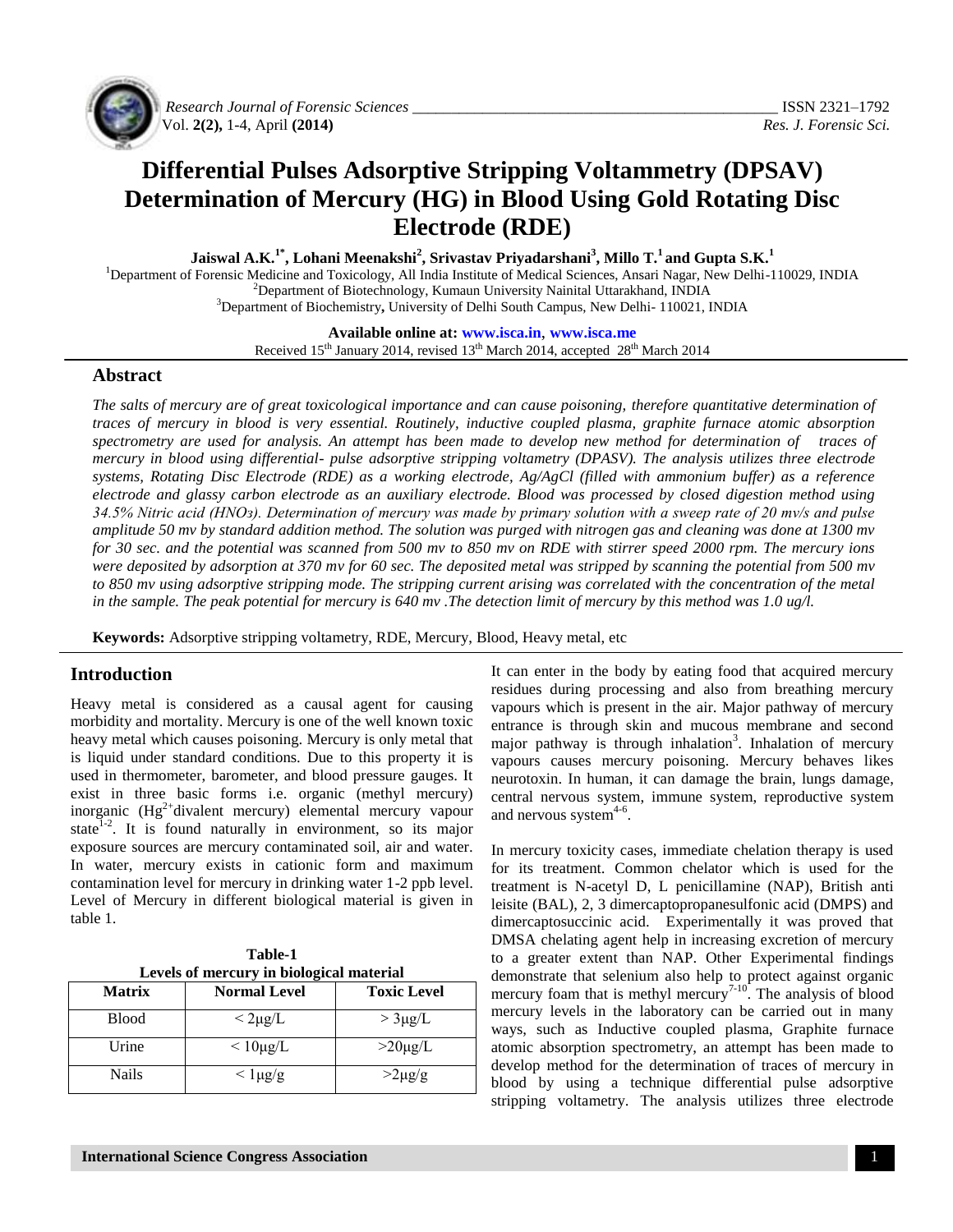systems, Rotating Disc Electrode (RDE) as a working electrode, Ag/AgCl (filled with ammonium buffer) as a reference electrode and glassy carbon electrode as an auxiliary electrode. Determination of mercury was made by primary solution with a sweep rate of 20 mv/s and pulse amplitude 50 mv by standard addition method. The solution was purged with nitrogen gas and cleaning was done at 1300 mv for 30 sec and potential was scanned from 500 mv to 850 mv on RDE for 60 second.

## **Material and Methods**

**Instrument/Accessories:** Trace Metal Analyzer Model 797 VA Computrance from Metrohm AG (Switzerland Ltd) was used. It isthree electrode system which is consist of RDE as working electrode, Ag/AgCl (filled with ammonium buffer) as a reference electrode and glassy carbon electrode as auxiliary electrode. Nitrogen gas of high purity from Laser Gas India Pvt Ltd was used. Micropipettes of volume 10-100 μl and 100-1000 μl eppendroffs were used. Microwave digestion system model Mw 680 from Aurora Canada was used for digestion of blood sample.

**Reagent/chemicals:** Nitric acid, liquor ammonia, Mercury nitrate, Ethylenediaminetetraaceticacid (EDTA), percholric acid  $(HClO<sub>4</sub>)$  from Merck India and ultra pure from ultra pure were used.

**Glassware:** Volumetric flasks, beakers, funnels from Borosil India Ltd were used.

**Preparation of primary solution:** 0.1755g of NaCl and 0.75g of EDTA was taken in a 500 ml standard flask and dissolved in 250 ml of water. To this 9.4ml of  $70\%$  HClO<sub>4</sub> was added and made the volume upto 500 ml by ultra pure water.

**Pretreatment of Gold RDE:** 10 ml water and 10 ml primary solution was taken in measuring vessel and pretreatment was done under the condition given in table 2.

| Table-2 |                                              |  |  |
|---------|----------------------------------------------|--|--|
|         | <b>Condition for pre- treatment Gold RDE</b> |  |  |

| <b>Condition</b>                | Value           |
|---------------------------------|-----------------|
|                                 | <b>RDE 2000</b> |
| Working electrode stirrer speed | rpm             |
| Initial purge time              | 300 s           |
| <b>Conditioning cycle</b>       |                 |
| Start potential                 | 0 <sub>m</sub>  |
| End potential                   | 0 <sub>m</sub>  |
| Number of cycles                |                 |
| Cleaning potential              | 1300 mV         |
| Cleaning time                   | 30 <sub>s</sub> |
| <b>Sweep</b>                    |                 |
| Start potential                 | $20 \text{ mV}$ |
| End potential                   | 1200 mV         |
| Equilibration time              | 5s              |

**Preparation of standard solution of Mercury:** 1000 ppm solution of mercury was prepared by using mercury nitrate. 1 ppm standard of mercury was prepared by diluting 0.1 ml of 1000 ppm stock solution to 100 ml ultra pure water.

Sample preparation: Vessels of microwave digester were cleaned up by nitric acid and water mixture (1:1) thoroughly and dried. 1 ml of blood sample was transferred into linear vessels and 15 ml of  $34.5\%$  HNO<sub>3</sub> was added into each vessel and the mixture was left for few minutes for autogas. In the reference vessel 1ml of water (instead of sample) was added along with 15 ml of  $34.5\%$  HNO<sub>3</sub> for sample blank. Vessel carrousel was kept in the microwave digestion oven and run the digestion machine according to program given in table 3. After digestion, the sample vessels were cooled down and then, each vessel were opened in the fume hoods. After opening the vessel liquid was transferred in 50 ml volumetric flask with the help of ultra pure water and final volume was made upto 50 ml with the help of ultra pure water.

**Table-3 Microwave digestion program for blood**

| <b>Step</b> | Time<br>(second) | <b>Starting</b><br>$temp(^0C)$ | <b>Ending</b><br>$temp(^0C)$ |
|-------------|------------------|--------------------------------|------------------------------|
|             | 210              |                                |                              |
| <u>.</u>    | 600              |                                |                              |
|             | 506              | 60                             |                              |

**Adsorptive Stripping Voltametric Measurements:** 10 ml of ultra pure and 1 ml of primary solution was taken in polarographic vessel and Voltamogramme of the blank was recorded under the condition given in (table-4**)** 0.1 ml of prepared sample solution was added to polorographic vessel and voltamogramme of the sample solution was recorded under the same conditions and finally 0.1 ml of 1 ppm standard of mercury was added twice and voltamogramme of the standard was recorded (figure 1).

## **Results and Discussion**

In the present study, the concentration of the mercury metal in the blood was successfully determined by Differential Pulse Adsorptive Stripping Voltammetry Technique. DPASV voltamogramme of mercury obtained from standard addition technique in (figure 1 and figure 2). The instrument was calibrated by standard additions to the sample and the initial metal concentrations were calculated by extrapolation graph (figure 2). The automatic blank correction as feature of instrument was used to subtract the blank contribution due to chemicals, water etc. Finally the concentration of the metal was calculated by linear regression method using following formula

Final result = (Concentration x cell volume x multiplier) / (sample amount x divisor)

Where, Multiplier and divisor are dilution and sample amount respectively taken for preparation. The advantage of proposed techniques was sensitivity, rapidity, and less sophistication.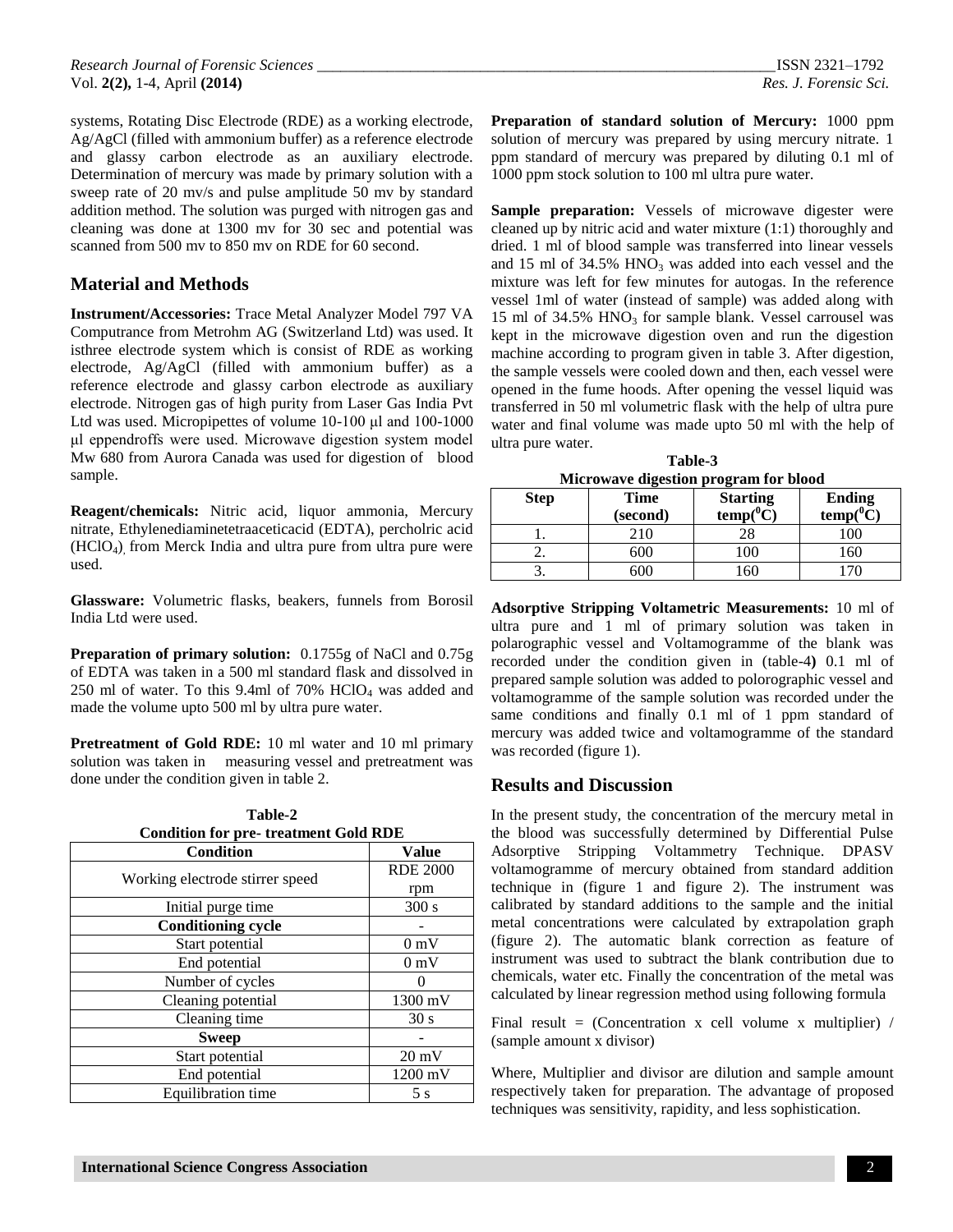

**Voltammogram of Hg obtained from standard addition technique with number of replications being two A) 0.1 ml sample in 1ml primary solution + 10 ml ultra pure water, B)**   $A + 0.1$  ml standard solution of Hg  $(1 ppm)$ , C) B  $+ 0.1$  ml **standard solution of Hg (1 ppm)**



**Figure-2 The extrapolation curves of Hg obtained from standard addition technique**

## **Conclusion**

In this work, mercury determination was carried out, under the most appropriate condition which was fixed. Direct determination of mercury (Hg) in blood sample is possible by DPASV technique. Under the working conditions given in table 1, amount of mercury in the blood sample has been successfully determined. The demand of this method for detection and quantitation of mercury refers mainly to trace analysis in blood.

DPASV method satisfies most of needs, which is required for traces of mercury present in blood sample. DPASV technique is simple, selective and reproducible technique for qualitative and quantitative determination of mercury (Hg) in blood.

| Table-4                                                 |  |  |
|---------------------------------------------------------|--|--|
| Operating condition for the determination of Mercury by |  |  |
| <b>DPASV</b> technique                                  |  |  |

| <b>Conditions</b>                   | <b>Value</b>         |  |
|-------------------------------------|----------------------|--|
| <b>General</b>                      |                      |  |
| Working electrode                   | <b>RDE</b>           |  |
| Reference electrode                 | Ag/AgCl              |  |
| Auxiliary electrode                 | Glassy electrode     |  |
| Drop size                           | 4                    |  |
| <b>Stirrer Speed</b>                | 2000 rpm             |  |
| Initial purge                       | 300 s                |  |
| No. of addition                     | 2                    |  |
| No. of replications                 | $\overline{2}$       |  |
| Measure blanks                      | Yes                  |  |
| No. of blanks                       | 1                    |  |
| Addition purge time                 | 20 s                 |  |
| Pretreatment                        |                      |  |
| Cleaning potential                  | 1300 mV              |  |
| Cleaning time                       | 30 s                 |  |
| Deposition potential                | 400 mV               |  |
| Equilibrium time                    | 10 <sub>s</sub>      |  |
| Mode                                | Adsorptive stripping |  |
|                                     | voltammetry          |  |
| <b>Sweep</b>                        |                      |  |
| Pulse amplitude                     | $\overline{50}$ mV   |  |
| Start potential                     | 500 mV               |  |
| End potential                       | 850 mV               |  |
| Voltage step                        | $2 \text{ mV}$       |  |
| Voltage step time                   | $0.1 \text{ sec}$    |  |
| Sweep rate                          | $20 \text{ mV/s}$    |  |
| Peak potential $\overline{Hg^{2+}}$ | 640 mV               |  |

## **Refrences**

- **1.** Keating M.H., Mahaffey K.R., Schoemy R., Mercury Study Report to Congress, Executive Summary Washington, D.C.: Environmental Protection Agency**:** EPA, **(452),** R-97- 003 **(1997)**
- **2.** Wierzbicki R., Prazanowski M., Michalska M., Disorders in blood coagulation in humans occupationally exposed to mercuric vapors, *J Trace Elem Exp Med,* **(29),** 15-21 **(2001)**
- **3.** Richard D.H.S., Application of voltametry in environment science, *Environmental pollution,* **(10),** 261-265 **(1985)**
- **4.** Huston M.C., Role of mercury hypertension, cardiovascular disease and stroke, *J. Clinical hypertension* **(8),** 621-626 **(2011)**